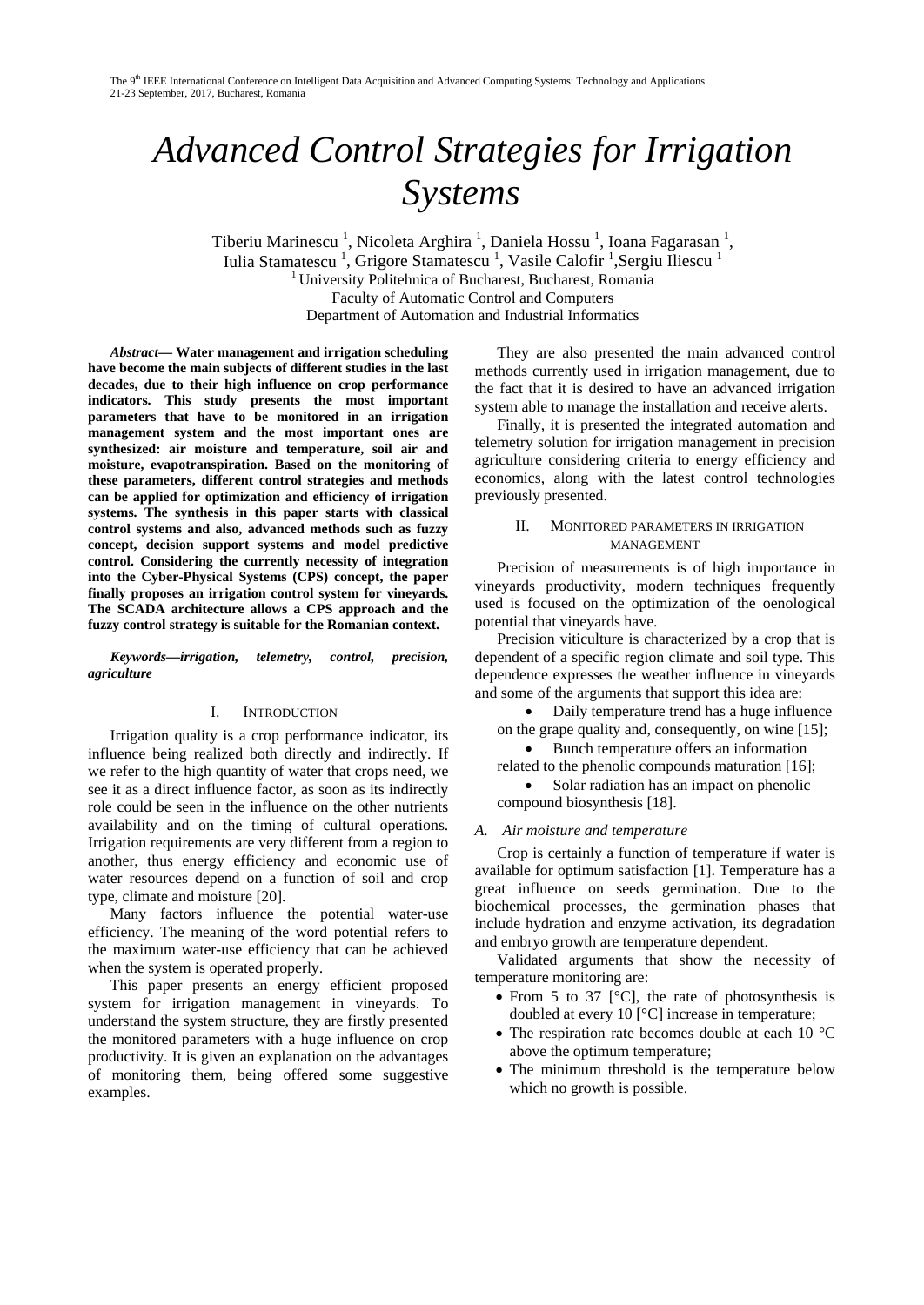Global temperature has increased with  $0.2 - 0.3$  [°C] in the last 30 years and causes are well-known. The growing season in viticulture is more and more influenced by high or low temperatures and, taking account that in the next years the temperature is expected to rise, crop water requirement will increase, due to the direct correspondence with the evaporative demand of the atmosphere. A specific numerical method has shown that for a 1, 2 or 3 [°C] rise of temperature, it will also be a crop water demand increase with 11, 19 and 29 [%], [17].

Relative humidity offers an information regarding the water vapor that is in the air, this parameter being in a strong dependence with temperature. Dew point temperature explains this dependence, because temperature goes down when the relative humidity increases and if the temperature gets cold enough, the air gets to the point in which it holds the highest quantity of water vapors.

Due to these arguments, air moisture and temperature must be monitored in an irrigation management system.

#### *B. Soil moisture and temperature*

Soil is also very important in irrigation management as it is a major source of atmospheric CO2 and a storage reservoir for carbon with soil moisture being a driving force. Some advantages of soil moisture monitoring are:

- The influence in temperature and weather forecasting, due to the fact that it has an rise of the evaporation rate that increases the temperature [3];
- The increasement of the humidity caused by the evaporation rate of the soil moisture that increases the dew point;
- The dependence between temperature and precipitation. This is highlighted by the low pressure systems that will condense if air moisture is due to the soil moisture evaporation. The result is precipitation occurrence.

Irrigation management is of high importance in a vineyard. In many regions, growers apply irrigations when soil moisture is above an established limit (for example 50 %). Soil moisture is also important because it indirectly influences irrigation (the water application and movement across the field, assuring the intake rate). The application rate depends of sprinkler and low-volume methods such as deep and micro-sprinkles that uses mechanical devices as nozzles [5]. Water that is lost by evaporation could be saved by an efficient irrigation appliance capable of reducing evaporation with 5 to 15 % depending of the frequency that is used.

Irrigation without soil moisture monitoring is not indicated, due to the fact that this parameter has an influence in the balance between canopy size and fruitfulness [19]. The main objective of irrigation is to optimize the plant water stress and this could be done by an efficient soil moisture monitoring. The readings of soil moisture sensor are temperature dependent and field measured resistance needs correction when some

differences appear between calibration and field measurements.

Soil temperature monitoring is influenced in an important proportion by solar radiation and humidity. It is considered that soil temperature should be measured by sensors that have no moving parts and that do not need calibration.

## *C. Evapotranspiration*

A very important parameter for crop growth and health is evapotranspiration. This irrigation management variable is computed based on weather information (air temperature and humidity, wind speed etc.).

Explanation of the interdependence existing among evapotranspiration and meteorological data collected from on-site weather stations is offered by using Penman-Monteith method [13].

$$
ET_0 = \frac{0.408\Delta(R_n - G) + \gamma \frac{900}{T + 273}u_2(e_s - e_a)}{\Delta + \gamma(1 + 0.34u_2)} \tag{1}
$$

 $ET_o$  – reference evapotranspiration [mm day<sup>-1</sup>],  $R_n$  – net radiation at crop surface [MJ m<sup>-2</sup> day<sup>-1</sup>],  $G$  – soil heat flux density [MJ m<sup>-2</sup> day<sup>-1</sup>],  $T$  – air temperature at 2 m height [ $°C$ ],  $u_2$  – wind speed at 2 m height [m s<sup>-1</sup>],  $e_s$  – saturation vapor pressure [kPa], *ea* – actual vapor pressure [kPa],  $e_s - e_a$  – saturation vapor pressure deficit [kPa], *∆* – slope vapor pressure curve [kPa ºC-1 ], *γ* – psychrometric constant [kPa °C<sup>-1</sup>].

A more simpler formula is *Priestley-Taylor* equation based on radiation and temperature.

$$
ET_o = \alpha \frac{\Delta (R_n - G)}{\Delta + \gamma} + \beta \tag{2}
$$

A simplified formula is Makkink that is based on Priestley-Taylor method. They are two coefficients used in this formula:  $\alpha$ , that has a value of 0.61 and β that is 0.012.

$$
ET_o = \alpha \frac{\Delta}{\Delta + \gamma} \frac{R_s}{2.45} + \beta \tag{3}
$$

#### III. CONTROL STRATEGIES FOR IRRIGATION SYSTEMS

Based on the monitoring of several parameters, as seen in chapter II, different control strategies and methods can be applied for optimization and efficiency of irrigation systems.

Different approaches can be used for designing the control strategy in drip irrigation systems: constant openloop control, open loop on/off, feedback control, [23].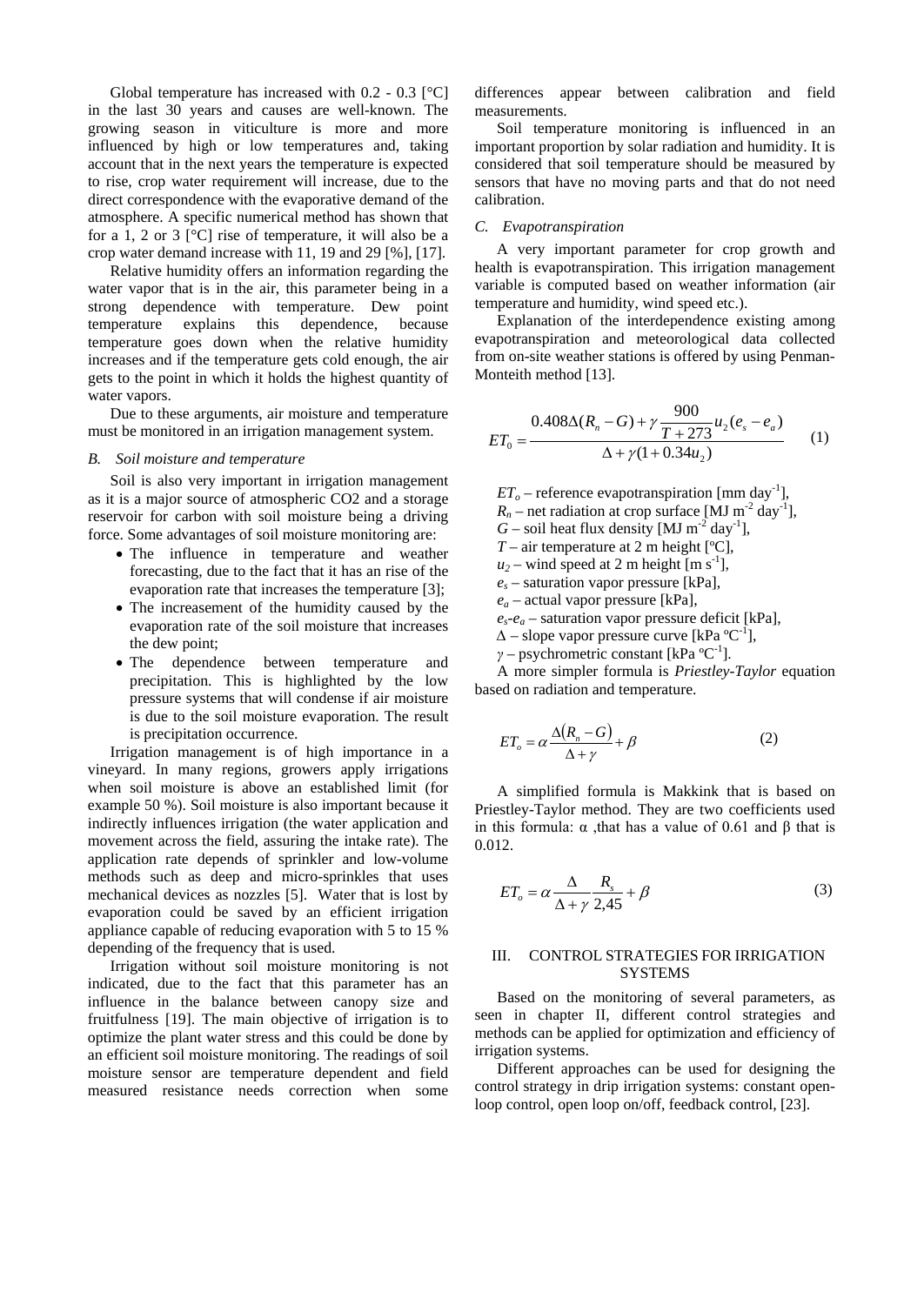## *A. Classical PID Control*

Classical control methods such as proportional, integral and derivative methods show good results, Fig. 1.



In [21] a discrete PID controller is used to control an open irrigation channel. The actuator is the opening gate and the controller provides the signal for position of this gate.

PID control is used in [22] in a modified manner, with a constrained integral function, and the goal is supplying the appropriate amount of water to meet the needs of the plant during the diurnal cycle. A diagram of the PID control for soil moisture in dripping irrigation system is presented in Fig. 2.

The controller computes the command signal based on the error between the measured soil moisture from the transducer and the reference one. The actuator is represented by a control relay that acts on the water supply valve. Using this control method, the paper validates the strategy by two settings: a laboratory experiment and a real strawberry crop. Considering the varying solar radiation levels, the controller can still follow the soil moisture reference, which proved this classical method gives good results.



Fig. 2. Soil moisture PID Control

#### *B. Fuzzy control systems*

Fuzzy control is a strategy used for irrigation management considering several controlled parameters: soil moisture, water supply, loss minimization etc.

The general architecture for fuzzy control of soil humidity is presented in [24], Fig. 3. The water supply is assured through a reservoir house height acts as actuating variable *h*. The soil moisture error is the difference between measured soil moisture and the reference one. The system has a variable reference depending on the stage of growth of the plant.



Fig. 3. Fuzzy control architecture

The soil humidity error's membership function assignment, which is of high importance in fuzzy control, is based on the rule that the higher sensitivity membership for little error and the fine stability membership for larger error. Totally, there were 16 fuzzy rules in this system.

## *C. Decision support systems*

In [6], a decision support system (DSS) is proposed for water supply prediction and control. This system collects data from a specific weather station. Then, collected data and weather predictions from three different sources are analyzed and the result is an evapotranspiration prediction and an estimation of plant daily development forecast for the next 10 days.

Information regarding soil moisture is collected from 375 sensors. It is very important to have more than 80 % of the soil moisture in the plant root region to get an economical optimum.

A water distribution planning solution is proposed in [8] for irrigation in an arid district. Optimal water delivery scheduling for irrigation canals is implemented through a DSS system.



Fig. 4. DSS architecture for water supply scheduling, [8]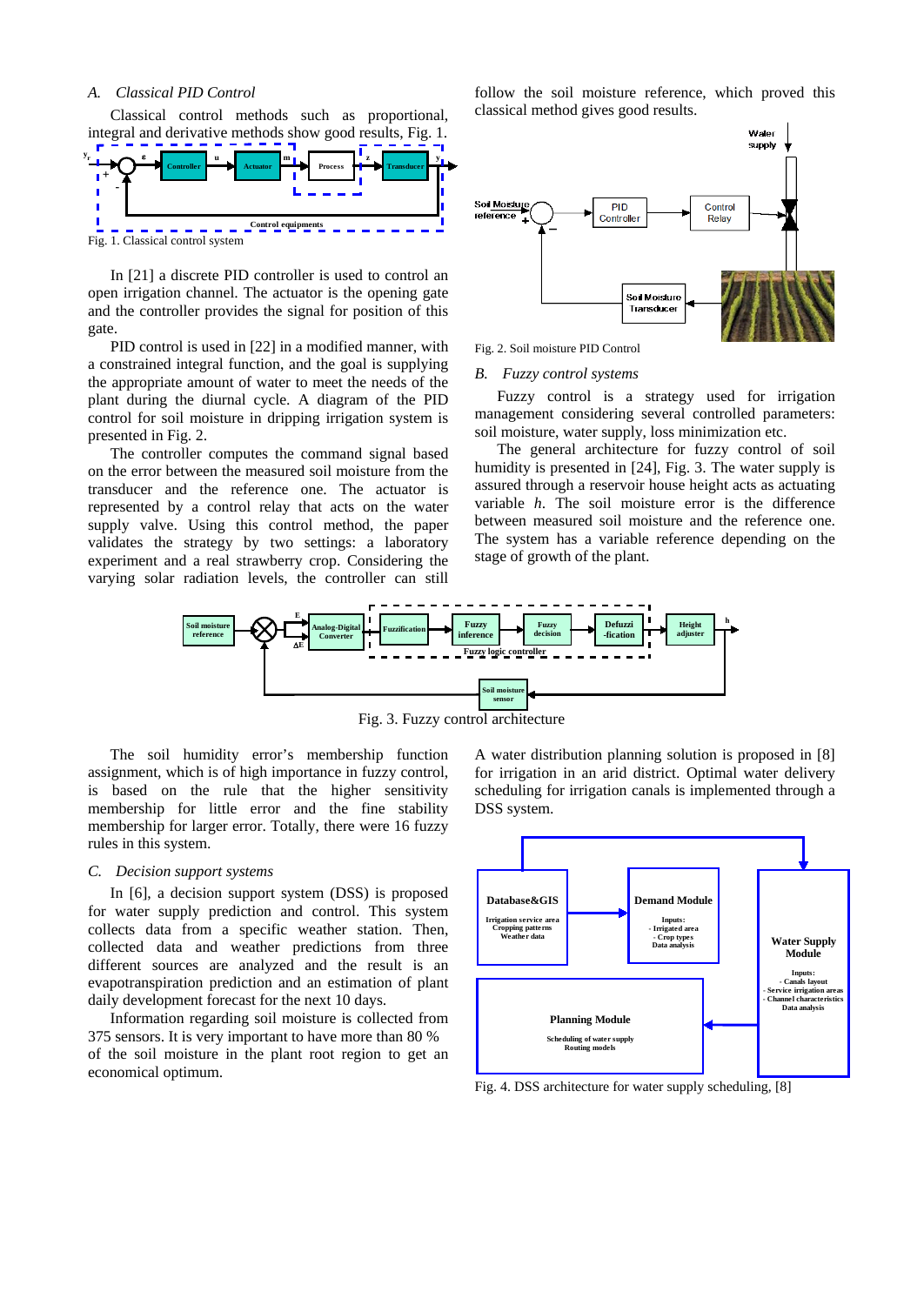The DSS structure consists of a water demand module, a supply module and a planning module, Fig. 4.

Water supply necessity must be permanently correlated with water mass balance that uses the following concepts:

- 1. Frequency of irrigation
- 2. Irrigation duration
- 3. Irrigation timing

### *D. Model Predictive Control*

Model predictive control (MPC) approach is common used in industry offering a number of features:

- 1) is robust against uncertainty
- 2) system constraints can be handled
- 3) is easy to accomplish tuning
- 4) is used in multivariable control applications

In MPC control strategy the future evolution control sequence of the system is determined based on system model by minimizing a cost function. The cost function is obtained by minimizing the deviation from set points over the prediction horizon, Fig. 5.



## Fig. 5. MPC control

In [25] a Model Predictive Control framework for real-time irrigation scheduling is developed. A state space formulation of the water balance model is developed. The accuracy of the water balance approach is affected by uncertain measurements, such as evapotranspiration and precipitation and constraints such as limited water. The soil moisture deficit set-point tracking is accomplish by the MPC controller. The MPC controler also incorporates input and output constraints. The controller successfully tracks the commanded set-point as well as meets the constraints.

#### IV. PROPOSED SYSTEM FOR IRRIGATION CONTROL IN VINEYARDS

Irrigation control strategies should be integrated in complex automation and telemetry systems. There are several such systems in the world, adapted on specific crops and weather. Two of the implemented irrigation management systems are presented further.

The *Advanced Scientific Irrigation Management* application is a complex SCADA systems used for optimization irrigation in an arid district in USA, [6].

In order to implement the irrigation program, it is used a 6 six days sample code for each of the 369 parcels. Then, code is transferred to the SCADA master system which controls the 93 RTU stations by radio communications. Irrigation channels are controlled by a Decision Support System (DSS), as described in section III.

Advantages of this system should be summarized as the overcome of water infiltrations, water costs, watersupply shortages, some specific irrigation issues.

In [7] an implementation of an automated irrigation system, installed in Australia is presented. Efficiency of the irrigation system can be improved by an information infrastructure including sensors, actuators and supervisory control and data acquisition communication network. The task of the supervisory control is to ensure that the physical flow capacities are not exceeded. An irrigation system model is constructed based on the interconnection of the individual pool models. In order to achieve an entire irrigation system under closed loop control where water orders are met in real time on demand, the research and development effort has focused on controlling water quantity and quality in open channels.

Due to knowledge and existing technologies in the third wave of the information processing, communication and computing, a new telemetry system for precision agriculture should be integrated into the Cyber - Physical System (CPS) concept. The CPS paradigm has two connotations. On the one hand, it solves the issues related to the way in which inquiry is done, whereas the second one is a model that underpins all specific states of the components of the process [4].

Considering the synthesis on the control systems implemented over the world and the specific conditions in the Romanian context, an energy efficient irrigation system for water supply control in vineyards is proposed, Fig. 6. The irrigation management system for the precision agriculture could be seen as a MIMO system.

The control strategy follows a fuzzy approach and it considers soil moisture control and the disturbances can be air temperature and evapotranspiration, as it is a plant disease indictor.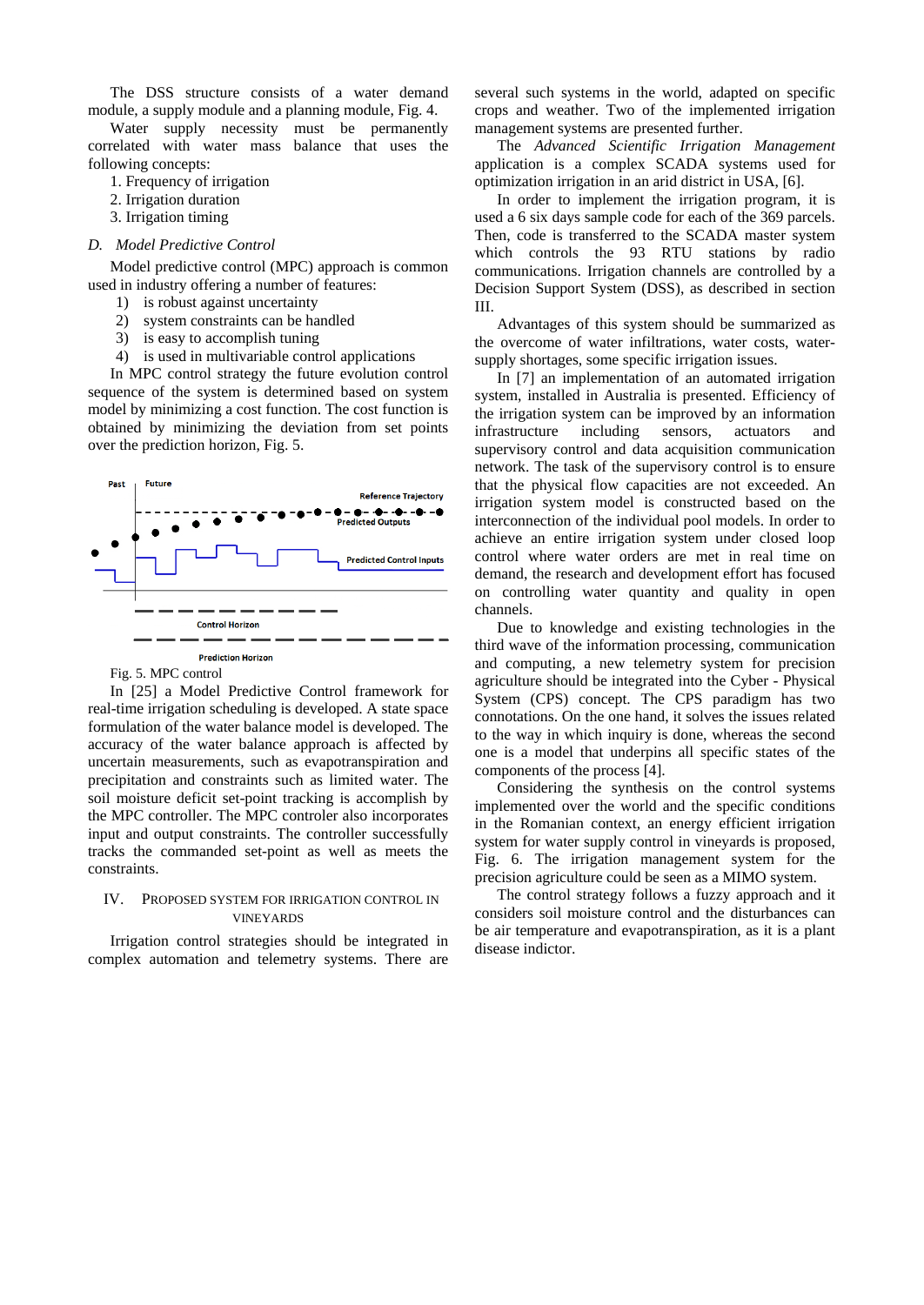

Fig. 6- Proposed irrigation control system

Thus, the system must be fully interconnected and decentralized, being equipped with the following:

- *One or more telemetry stations* that establish the irrigation necessity. Taking into account the arguments exposed in the 2nd paragraph, it is of highly importance to have sensors that measure:
	- 1. The air and soil temperature
	- 2. The air and soil humidity
	- 3. The evapotranspiration.

With these parameters, they could be calculated the precipitations necessity and the irrigations efficiency.



Fig. 7 - Main characteristics of the SCADA system in irrigation management

• *A SCADA system* (a SCADA master and a PLC) that receives all information from process and, using some specific decision algorithms, sends commands to actuators. It must be done a software application that collects and processes data from sensors and that has the capability of displaying it in a logical format. The main characteristics that a SCADA system for irrigation management must have are presented in Fig. 7;

• *A RTU (Remote Terminal Unit)* that includes solar panels and batteries for independent operation (aquisition of other field parameters and actuators control). Sensors and solar panels have to be connected by simply screwing in a connector. RTU should support analog and digital sensors, pulse counters and even TTL (Transistor Transistor Logic) outputs. It must also have a processor with software and logic control to execute simple programs autonomously (it is not necessary to be connected all the time to a host computer of the SCADA system).

#### ACKNOWLEDGMENT

This work was supported by a grant of the Romanian National Authority for Scientific Research and Innovation, CNCS/CCCDI – UEFISCDI, project number PN-III-P2-2.1-BG-2016-0387, within PNCDI III.

#### V. CONCLUSIONS

Irrigation management systems should be focused on the adequate supply of water in order to increase crop productivity. Due to the fact that soil's rate of water intake depends on the soil conditions or on the applied control method, this study firstly focuses on the main parameters that must be monitored in an irrigation management system in order to discover their high importance, the advantages and effects of their control.

For both soil and air moisture and temperature they could be used specific measurement probes, as well as